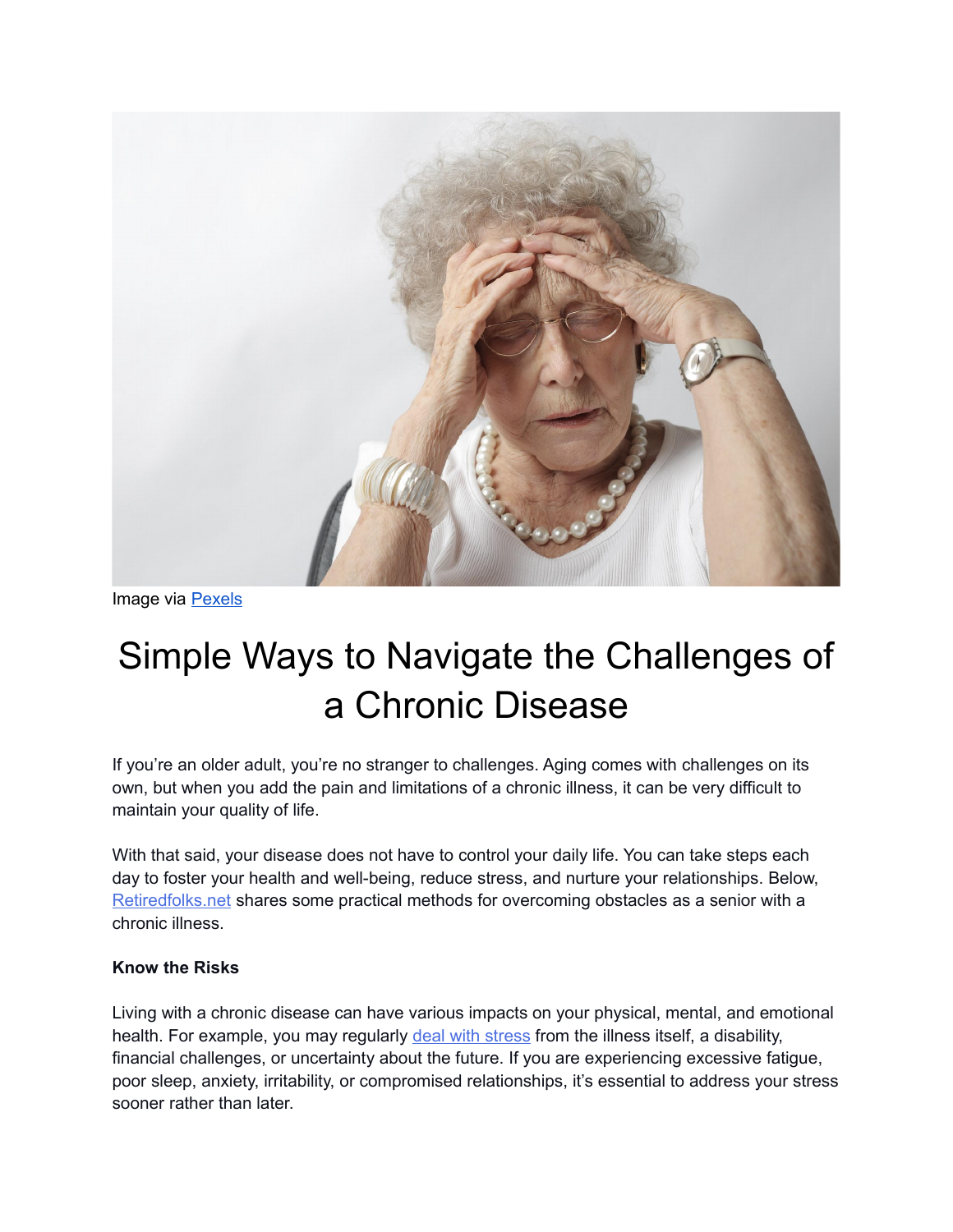Your chronic illness could yield symptoms like mood disorders and pain. Your pain and fatigue might make it difficult to complete daily tasks, such as taking medication, cooking nutritious meals, or exercising.

Understand that all of the symptoms are normal with chronic illness. Instead of withdrawing from social activities and loved ones, start taking steps like those below to improve your quality of life.

## **Evaluate Your Living Environment**

Your home should allow you to maintain a high quality of life. If your current living situation is exacerbating or prolonging your pain, fatigue, or other symptoms, it might be time for a change.

Take time to research homes in your [desired area,](https://www.redfin.com/guides/how-to-buy-a-home) and use an online calculator to estimate what type of home you can afford. Look for features that will accommodate your needs, seek preapproval for a loan, and find an experienced real estate agent who knows the area inside and out.

#### **Take Care of Self-Care Necessities**

When many people think of self-care, they imagine going on a shopping spree or spending the day at a spa. But self-care doesn't have to be extravagant to be effective. Keep it simple-butintentional by prioritizing personal [hygiene,](https://www.acvillage.net/resources/hygiene-tips-for-seniors/) drinking plenty of water throughout the day, and taking naps when your mind and body need it.

Also, make sure you eat nutritious foods to increase your energy and benefit your long-term health; whole grains, [lean protein,](https://www.medicalnewstoday.com/articles/324514) fruits, and vegetables are staples of any healthy diet. Prioritize your sleep habits by creating a [bedtime routine](https://www.ghostbed.com/pages/guide-how-to-sleep-with-chronic-illness) that helps you fall asleep and stay asleep. And find [low-impact movements](https://www.seniorsafetyreviews.com/5-best-exercises-recommended-senior-health-strength-balance/) to create a fitness routine that gives you a physical, mental, and emotional boost.

## **Surround Yourself With Support**

Support is critical when you live with a chronic disease. The last thing you want to do is isolate yourself and withdraw from activities with friends and family. Look for a local support group for people with [similar conditions.](https://www.winchesterhospital.org/health-library/article?id=24805) This type of environment can help you connect with others and reveal new ways of navigating the challenges you face.

Furthermore, you might benefit from seeking individual counseling from a professional. Along with providing you with new coping techniques, a therapist you are comfortable with will give you a platform to express any private or sensitive thoughts and feelings you're holding in. And if you have family members experiencing the impact of your illness, you might consider doing family counseling.